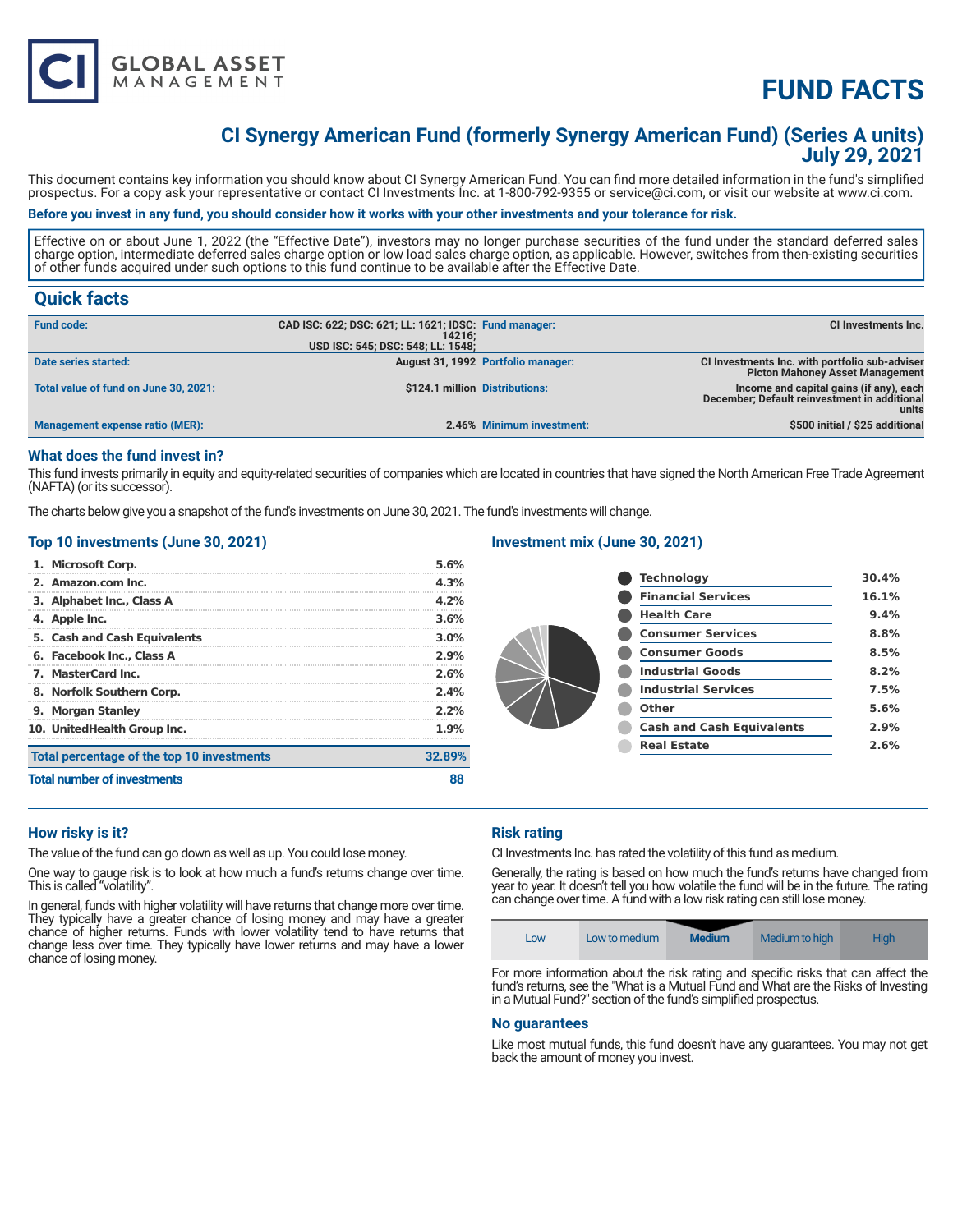# **CI Synergy American Fund (formerly Synergy American Fund) (Series A units)**

# **How has the fund performed?**

This section tells you how Series A securities of the fund have performed over the past 10 calendar years. Returns are after expenses have been deducted. These expenses reduce the fund's returns.

#### **Year-by-year returns**

This chart shows how Series A securities of the fund performed in each of the past 10 calendar years. This fund series dropped in value in 1 of the last 10 calendar years. The range of returns and change from year to year can help you assess how risky the fund has been in the past. It does not tell you how the fund will perform in the future.



#### **Best and worst 3-month returns**

This table shows the best and worst returns for Series A securities of the fund in a 3- month period over the past 10 calendar years. The best and worst 3-month returns could be higher or lower in the future. Consider how much of a loss you could afford to take in a short period of time.

|                     | <b>Return</b> | 3 months ending | If you invested \$1,000 at the beginning of the period |
|---------------------|---------------|-----------------|--------------------------------------------------------|
| <b>Best return</b>  | 16.6%         | June 30, 2020   | Vour investment would be \$1,166.                      |
| <b>Worst return</b> | $-11.8%$      | March 31, 2020  | Your investment would be \$882.                        |

#### **Average return**

As at June 30, 2021, a person who invested \$1,000 in this series of units of the fund 10 years ago now has \$3,469. This works out to an annual compound return of 13.2%.

# **Who is this fund for?**

#### **This fund may be suitable for you if you:**

- want to invest in North American equity securities with high growth potential
- $\cdot$  are investing for the medium and/or long term<br> $\cdot$  can telerate medium risk
- can tolerate medium risk

## **A word about tax**

In general, you'll have to pay income tax on any money you make on a fund. How much you pay depends on the tax laws of where you live and whether you hold the fund in a registered plan, such as a Registered Retirement Savings Plan or a Tax-Free Savings Account.

Keep in mind that if you hold your fund in a non-registered account, fund distributions are included in your taxable income, whether you get them in cash or have them reinvested.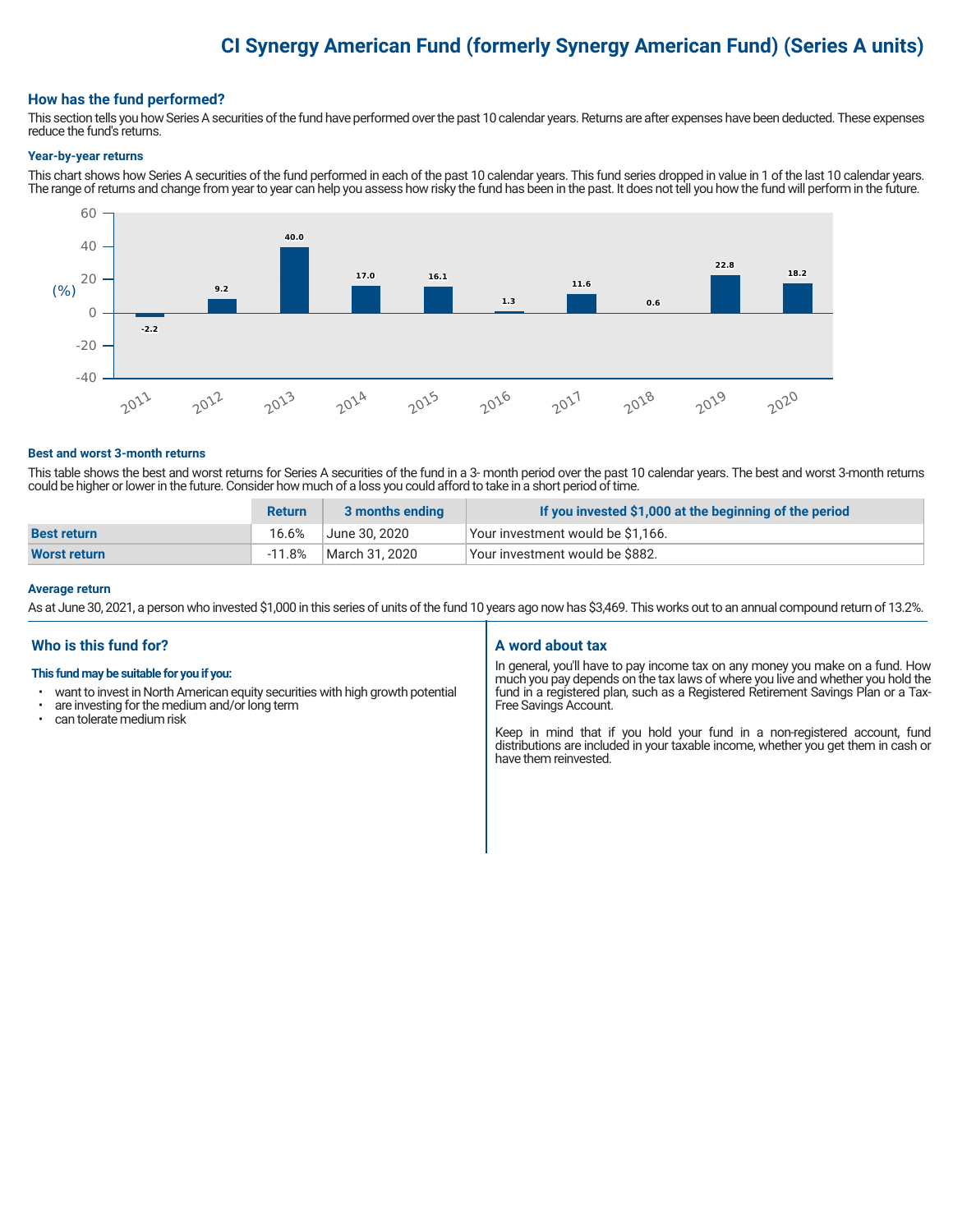# **CI Synergy American Fund (formerly Synergy American Fund) (Series A units)**

# **How much does it cost?**

The following tables show the fees and expenses you could pay to buy, own and sell Series A securities of the fund. The fees and expenses — including any commissions — can vary among series of a fund and among funds. Higher commissions can influence representatives to recommend one investment over another. Ask about other funds and investments that may be suitable for you at a lower cost.

#### **1. Sales charges**

You may have to choose a sales charge option when you buy Series A securities of the fund. Ask about pros and cons of each option.

| What you pay                                   |                                                     | <b>How it works</b>                                                                                                                                                                                                                                                                   |
|------------------------------------------------|-----------------------------------------------------|---------------------------------------------------------------------------------------------------------------------------------------------------------------------------------------------------------------------------------------------------------------------------------------|
| in percent $(\%)$                              | in dollars<br>(S)                                   |                                                                                                                                                                                                                                                                                       |
| Initial sales charge                           |                                                     |                                                                                                                                                                                                                                                                                       |
| 0 to 5.0% of the amount you buy                | \$0 to<br>\$50.00 on<br>every<br>\$1,000 you<br>pay | You and your representative decide on the rate.<br>The initial sales charge is deducted from the amount you buy. It goes to your representative's firm as a commission.                                                                                                               |
| <b>Standard deferred sales charges</b>         |                                                     |                                                                                                                                                                                                                                                                                       |
| If you sell within:                            | \$0 to<br>$$55.00$ on                               | The standard deferred sales charge is a set rate and is deducted from the amount you sell based on the initial cost and<br>number of those securities.                                                                                                                                |
| 5.5%<br>1 year of buying                       | every<br>\$1,000 of                                 | When you buy the fund, we pay your representative's firm a commission of 5%. Any standard deferred sales charge you pay<br>when you sell the fund goes to us.                                                                                                                         |
| 5.0%<br>2 years of buying                      | original<br>cost you                                | You can sell up to 10% of your securities each year without paying a standard deferred sales charge subject to certain<br>restrictions ("10% free redemption right"). Your 10% free redemption right is reduced by the equivalent number of securities                                |
| 5.0%<br>3 years of buying                      | sell                                                | you would have received if you had reinvested any cash distributions you received during the calendar year. If you exercised<br>your 10% redemption right and redeem your securities before the standard deferred sales charge schedule has expired, your                             |
| 4.0%<br>4 years of buying                      |                                                     | standard deferred sales charge on a full redemption would be the same as if you had not redeemed securities under your<br>10% free redemption right.                                                                                                                                  |
| 4.0%<br>5 years of buying                      |                                                     | If you hold the fund in a non-registered account, if applicable, you can ask to receive cash distributions which are not<br>subject to standard deferred sales charges.                                                                                                               |
| 3.0%<br>6 years of buying                      |                                                     | You can switch between standard deferred sales charge funds at any time without paying this sales charge. The standard<br>deferred sales charge schedule will be based on the date you bought securities of the first fund and the rates and duration                                 |
| 2.0%<br>7 years of buying                      |                                                     | of such schedule shall continue to apply.                                                                                                                                                                                                                                             |
| 0.0%<br>After 7 years                          |                                                     | Your securities will be converted into the initial sales charge option after the expiry of the standard deferred sales charge<br>schedule if you qualify for CI Prestige (and if available for your securities) and such securities will participate in CI Prestige.                  |
|                                                |                                                     |                                                                                                                                                                                                                                                                                       |
| Intermediate deferred sales charges            |                                                     |                                                                                                                                                                                                                                                                                       |
| If you sell within:                            | \$0 to<br>\$55.00 on<br>every                       | The intermediate deferred sales charge is a set rate and is deducted from the amount you sell based on the initial cost and<br>number of those securities.<br>When you buy the fund, we pay your representative's firm a commission of 4%. Any intermediate deferred sales charge you |
| 5.5%<br>1 year of buying                       | \$1,000 of<br>original                              | pay when you sell the fund goes to us.<br>You can sell up to 10% of your securities each year without paying an intermediate deferred sales charge subject to certain                                                                                                                 |
| 5.0%<br>2 years of buying                      | cost you<br>sell                                    | restrictions. Your 10% free redemption right is reduced by the equivalent number of securities you would have received if<br>you had reinvested any cash distributions you received during the calendar year. If you exercised your 10% redemption right                              |
| 4.5%<br>3 years of buying                      |                                                     | and redeem your securities before the intermediate deferred sales charge schedule has expired, your intermediate deferred<br>sales charge on a full redemption would be the same as if you had not redeemed securities under your 10% free redemption                                 |
| 4.0%<br>4 years of buying<br>3.5%              |                                                     | riaht.                                                                                                                                                                                                                                                                                |
| 5 years of buying<br>3.0%<br>6 years of buying |                                                     | If you hold the fund in a non-registered account, if applicable, you can ask to receive cash distributions which are not<br>subject to intermediate deferred sales charges.                                                                                                           |
| 1.5%<br>7 years of buying                      |                                                     | You can switch between intermediate deferred sales charge funds at any time without paying this sales charge. The<br>intermediate deferred sales charge schedule will be based on the date you bought securities of the first fund and the rates                                      |
| 0.0%<br>After 7 years                          |                                                     | and duration of such schedule shall continue to apply.<br>Your securities will be converted into the initial sales charge option after the expiry of the intermediate deferred sales                                                                                                  |
|                                                |                                                     | charge schedule if you qualify for CI Prestige (and if available for your securities) and such securities will participate in CI<br>Prestige.                                                                                                                                         |
|                                                |                                                     |                                                                                                                                                                                                                                                                                       |
| Low-load sales charges                         |                                                     |                                                                                                                                                                                                                                                                                       |
| If you sell within:                            | \$0 to<br>\$30.00 on                                | The low-load sales charge is a set rate and is deducted from the amount you sell based on the initial cost and number of<br>those securities.                                                                                                                                         |
| 3.0%<br>1 year of buying                       | every<br>\$1,000 of                                 | When you buy the fund, we pay your representative's firm a commission of up to 2.5%. Any low-load sales charge you pay<br>when you sell the fund goes to us.                                                                                                                          |
| 2.5%<br>2 years of buying                      | original<br>cost you                                | If you hold the fund in a non-registered account, if applicable, you can ask to receive cash distributions which are not<br>subject to low-load sales charges.                                                                                                                        |
| 2.0%<br>3 years of buying                      | sell                                                | You can switch between low-load sales charge funds at any time without paying this sales charge. The low-load sales<br>charge schedule will be based on the date you bought securities of the first fund and the rates and duration of such                                           |
| 0.0%<br>After 3 years                          |                                                     | schedule shall continue to apply.<br>Your securities will be converted into the initial sales charge option after the expiry of the low-load sales charge schedule if                                                                                                                 |
|                                                |                                                     | you qualify for CI Prestige (and if available for your securities) and such securities will participate in CI Prestige.                                                                                                                                                               |